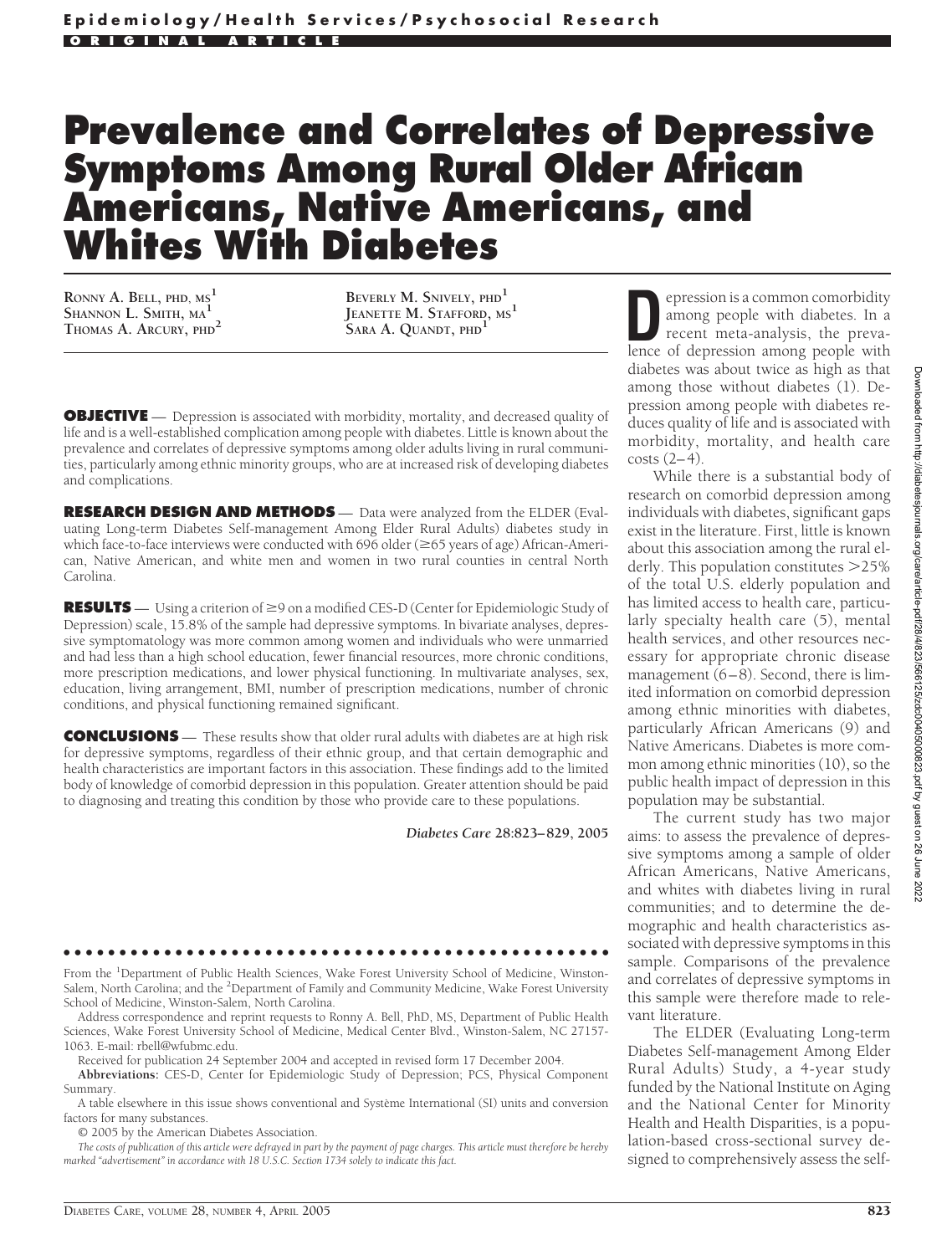care strategies of older rural adults (aged  $\geq$ 65 years) with diagnosed diabetes and the impact of these strategies on diabetes control. Participants for the study were selected from two counties in central North Carolina. These counties were selected because they are largely rural, they have large numbers of ethnic minorities and individuals living below the poverty line, and the investigative team had previously developed strong ties in these communities. The study began in 2001, with recruitment of participants conducted from May through October 2002. The study was approved by the institutional review board of the Wake Forest University School of Medicine.

The study recruited a random sample of community-dwelling older adults with diabetes, including African-American, Native-American, and white men and women. A sampling frame was selected using claims records from the Centers for Medicare and Medicaid Services (CMS). Individuals were included in the sampling frame if they were  $\geq 65$  years of age, a resident of one of the study counties, and had at least two outpatient claims for diabetes (coded 250 [diabetes] in the International Classification of Diseases, 9th Revision) in 1998–2000. Random samples of men and women were selected. Letters were sent from CMS and from the study team requesting participation in the study. The letters were followed with a phone call or a personal home visit from an interviewer on the study team to further assess eligibility (confirming diabetes status and residence in study counties and that the individual is physically and mentally able to participate in the survey) and willingness to participate in the study.

The final sample consisted of 701 individuals. Of the  $\hat{1}$ , 222 people contacted, 313 were disqualified because they reported that they did not have diabetes  $(n = 118)$ , lived out of the study counties  $(n = 51)$ , lived in a nursing home  $(n = 1)$ 84), were not  $\geq 65$  years of age  $(n = 2)$ , did not speak English  $(n = 1)$ , or failed the Mini-Mental State Exam  $(n = 5)$ , and 52 were deceased. We were unable to assess the eligibility of an additional 122 people because a surrogate refused participation in study ( $n = 48$ ), they were physically  $(n = 8)$  or mentally  $(n = 14)$  unable to respond to eligibility questions, or they could not be located  $(n = 52)$ . For those who met the eligibility criteria after contact, 86 were not interviewed because

they refused participation  $(n = 74)$  or study staff determined that the participant was physically  $(n = 6)$  or mentally  $(n = 6)$  unable to participate. The overall response rate for known eligible participants was 89% (701 of 787). A total of 696 participants were used for this analysis. Three participants who did not fit the ethnic categories and an additional two for whom the Center for Epidemiologic Study of Depression (CES-D) scale score could not be calculated due to missing data were excluded. Because of missing data on specific interview items, the sample sizes for some analyses are reduced.

Face-to-face interviews were conducted by local, trained interviewers. Participation in the study involved a 1.5-h interview. Interview data were recorded on paper forms, entered into EpiInfo (version 6.0; Centers for Disease Control and Prevention, Atlanta, GA), and analyzed using SAS statistical software (version 8.2; SAS Institute, Cary, NC). The survey instrument included well-established standardized scales as well as items developed and pilot tested by the investigators. Variables used in this report included sex, ethnicity, age, marital status, highest level of formal education, annual household income, Medicaid status, number of people living in the home, duration of diabetes, BMI, glycemic control  $(HbA_{1c})$ , current use of diabetes medications, total number of prescription medications, and history of chronic health conditions. The quality of life measure was the Physical Component Summary (PCS) score subscale of the SF-12 (11). Higher scores for this measure indicate higher physical functioning. Glycemic control was assessed by measurement of  $HbA_{1c}$  from fingerstick blood samples collected in a capillary tube, stored in the AccuBase A1c kit (Diabetes Technologies, Thomasville, GA), and shipped to Premiere Laboratories (Kansas City, MO) for  $HbA_{1c}$  assessment. A second tube was collected on a random sample of 10% of participants for quality control. The intraclass coefficient for this analysis was 0.996 (95% CI 0.994-  $0.998$ ,  $n = 68$ ).

The outcome variable was assessed by the CES-D, a 20-item self-report depressive symptoms scale (12). The version of the CES-D scale used was validated in the Duke Established Populations for Epidemiological Studies of the Elderly (EPESE) (13), in which the response categories for symptoms experienced in the previous

week were modified from the original Likert scale (all of the time, most of the time, some of the time, and none of the time) to "yes" and "no" responses. This approach was chosen by the investigative team after careful consideration of the difficulty experienced by older adults, particularly those with low levels of formal education, in responding to Likert-type questions. Because the Duke EPESE cohort is very similar to the one in the current study (half rural and over half African American), the CES-D modification validated in this major study of elderly was judged to be appropriate. "Yes" responses were scored as 1 and "no" responses were scored as 0, with a range of scores from 0 to 20. A value  $\geq$ 9 was used to define the threshold for significant depressive symptoms. This has been determined by Blazer et al. (13) (through comparisons with the Yale EPESE sample and the Iowa  $65 + Ru$ ral Health Study) to be equivalent to the cut point of  $\geq 16$  traditionally used with the original scoring method, which produces scores of 0–60.

## Statistical analysis

Demographic and health characteristics and CES-D scores were summarized using counts and percentages. Age was treated as a continuous variable. Marital status was dichotomized as married or not married. Education was categorized as less than high school, a high school degree, or at least some college. Poverty status was categorized into three groups: receiving Medicaid, not receiving Medicaid and annual household income \$25,000/year, and not receiving Medicaid and annual household income  $\geq$ \$25,000. Number of people in the household was classified as one, two, or three or more. Because of the collinearity between marital status and number of people in the household, these variables were combined to form a living arrangement variable: living alone, living with others and unmarried, and living with others and married. Duration of diabetes was treated as a continuous variable. Diabetes medication was categorized as none, on oral agents, or on insulin with or without oral agents. The total number of prescription medications and chronic conditions were dichotomized as above or below the median value in the sample for each variable ( $\leq$ 5 or  $>$ 5 for both variables). The physical component score was treated as a continuous variable. CES-D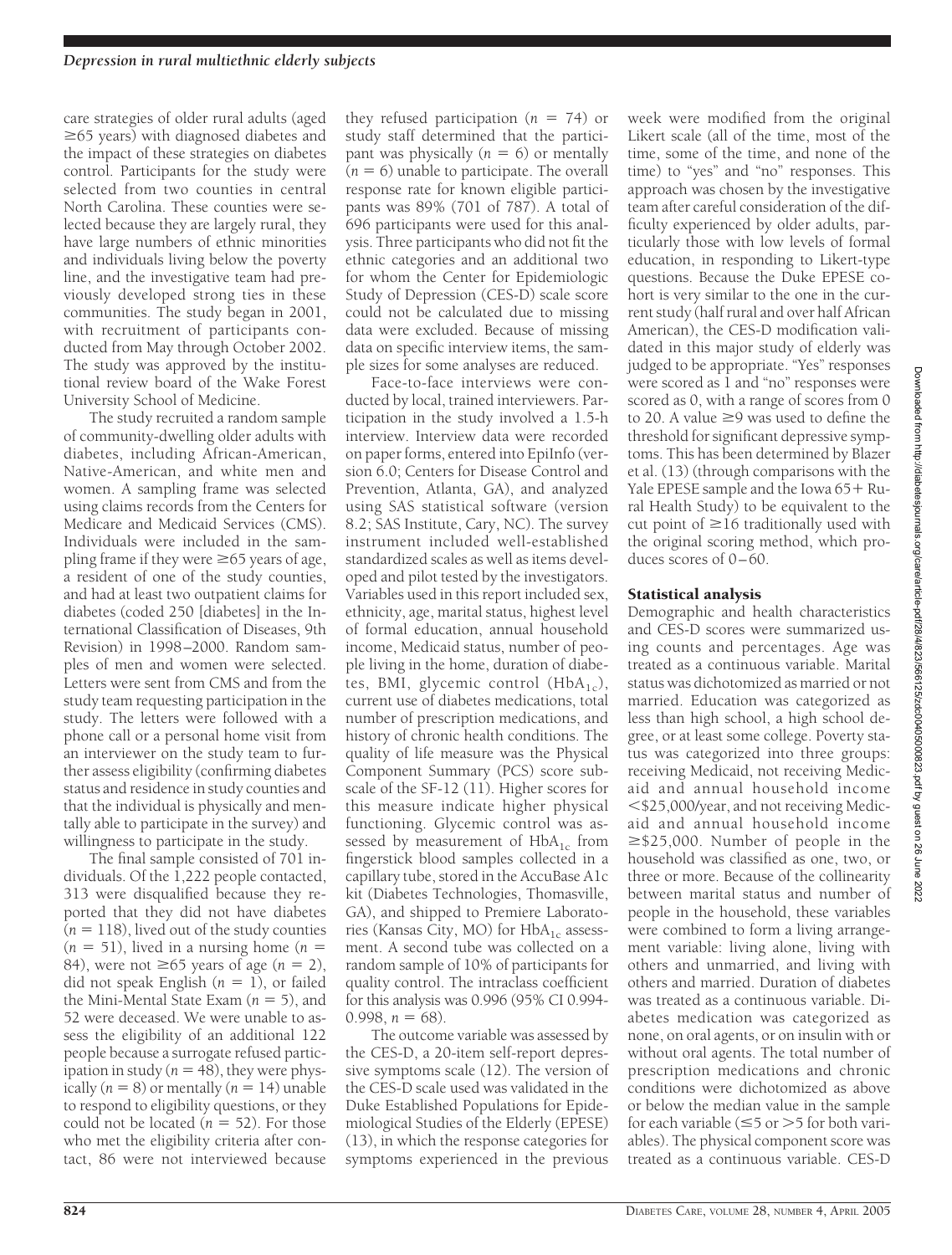**Table 1—***Demographic and health characteristics of ELDER participants, overall*

| N                                             | 696              |
|-----------------------------------------------|------------------|
| Ethnicity                                     |                  |
| African American                              | 220(31.6)        |
| White                                         | 295(42.4)        |
| Native American                               | 181 (26.0)       |
| Demographic                                   |                  |
| Female                                        | 343 (49.3)       |
| Married                                       | 348 (50.0)       |
| Age (years)                                   | $74.1 \pm 5.41$  |
| Formal education ( $n = 695$ )                |                  |
| Less than high school                         | 451 (64.9)       |
| High school                                   | 145 (20.9)       |
| At least some college                         | 99 (14.2)        |
| Number of people in home                      |                  |
| 1                                             | 213(30.6)        |
| $\overline{2}$                                | 339 (48.7)       |
| $\geq$ 3                                      | 144(20.7)        |
| Poverty status ( $n = 666$ )                  |                  |
| On Medicaid                                   | 235(35.3)        |
| No Medicaid, household income <\$25,000       | 303(45.5)        |
| No Medicaid, household income $\geq$ \$25,000 | 128 (19.2)       |
| Health/diabetes therapy                       |                  |
| No medication                                 | 86 (12.4)        |
| Oral agent only                               | 418(60.1)        |
| Insulin with or without oral agents           | 192(27.6)        |
| Number of prescription medications >5         | 368 (53.3)       |
| Number of chronic conditions >5               | 220(31.6)        |
| Diabetes duration (years)                     | $12.4 \pm 10.98$ |
| BMI (kg/m <sup>2</sup> ) ( $n = 664$ )        | $29.6 \pm 5.88$  |
| $HbA_{1c}$ (%) $(n = 691)$                    | $6.8 \pm 1.32$   |
| SF-12 physical component score ( $n = 664$ )  | $35.1 \pm 11.37$ |
| $CES-D \geq 9$                                | 110(15.8)        |

Data are  $n$  (%) or means  $\pm$  SD unless otherwise indicated.

scores were dichotomized as 0–8 and 9–20 (depressive symptoms) based on the previous classification of Blazer et al. (13).

Associations between CES-D and independent variables were evaluated for statistical significance using regression modeling. Multiple logistic regression models were used to evaluate potential predictors of CES-D. Significance tests were performed for sex  $\times$  ethnicity interactions, controlling for sex, ethnicity, age, level of education, living arrangement, poverty status, diabetes duration (decades), BMI,  $HbA_{1c}$ , diabetes medication group, number of prescription medications, number of chronic conditions, and physical functioning (PCS  $\div$  10). If a  $sex \times$  ethnicity term was significant  $(P \le 0.05)$ , then significance tests were performed among the three ethnic groups for all pairwise comparisons of odds ratios (ORs) for practitioner use in women versus men. If a sex  $\times$  ethnicity term

was nonsignificant, then the interaction term was dropped from the model and significance tests were performed for main effects of sex and ethnicity. If an ethnicity term was significant, then significance tests were performed for all pairwise comparisons among the three ethnic groups. Pairwise comparison results for the effects of potential predictors having more than two groups were evaluated using Bonferroni's method.

**RESULTS** — Demographic and health characteristics of the sample are presented in Table 1. The sample was equally represented by African Americans, whites, and Native Americans; by men and women; and by married and unmarried individuals. The mean age of the sample was 74 years, with the majority being between the ages of 65 and 74 years. The majority of the sample had not completed high school and had two or more people living in the home. Over

80% of the sample was either on Medicaid or was not on Medicaid but had an annual household income <\$25,000. Most were on oral medications to treat their diabetes, were on more than five prescription medications, and had five or fewer chronic health conditions. The mean duration of diagnosed diabetes was 12.4 years, and half had been diagnosed with diabetes for  $\geq$ 10 years. The mean BMI was 29.6 kg/  $m^2$ , and the mean  $HbA_{1c}$  was 6.8%. Approximately 84% of the sample had a SF-12 PCS of  $\leq 50$ , and 15.8% of the sample had CES-D scores  $\geq$ 9. The scores ranged from 0 (10.3% of all scores) to 17. The 50th and 90th percentile scores were 3 and 10, respectively.

Table 2 summarizes bivariate associations between CES-D scores and demographic and health characteristics. Rates of CES-D scores above the criterion were greater for women versus men  $(P =$ 0.0005), unmarried versus married ( $P =$ 0.013), less than a high school education versus a high school education or greater  $(P < 0.0001)$ , on Medicaid versus not on Medicaid  $(P = 0.0019)$ , more than five versus five or fewer prescription medications  $(P < 0.0001)$ , and more than five versus five or fewer chronic conditions  $(P < 0.0001)$ . PCS scores were higher for individuals with CES-D scores  $\geq$ 9 versus  $<$ 9 ( $P$   $<$  0.0001). CES-D scores above the criterion were higher for Native Americans (21.0%) compared with African Americans (14.6%) and whites (13.6%), but the difference was not statistically sig $n$ ificant ( $P = 0.08$ ).

Table 3 shows results of the multivariate analyses with pairwise comparisons where appropriate. In the multivariate model, sex (OR 1.8, *P* = 0.048), education level ( $P < 0.0001$ ), number of prescription medications  $(2.3, P = 0.0036)$ , and number of chronic conditions (2.4,  $P = 0.0012$ ) remained significant in the direction observed in the bivariate model. Having a high school education versus having less than a high school education resulted in significantly lower odds of having a high CES-D score  $(0.3, P =$ 0.0007). Similarly, having at least some college education versus having less than a high school education resulted in significantly lower odds of having a high CES-D  $score(0.1, P = 0.0003)$ . Having some college education was not significantly different from having a high school education  $(0.2, P = 0.058)$ . "Living arrangement" was significant overall (*P* -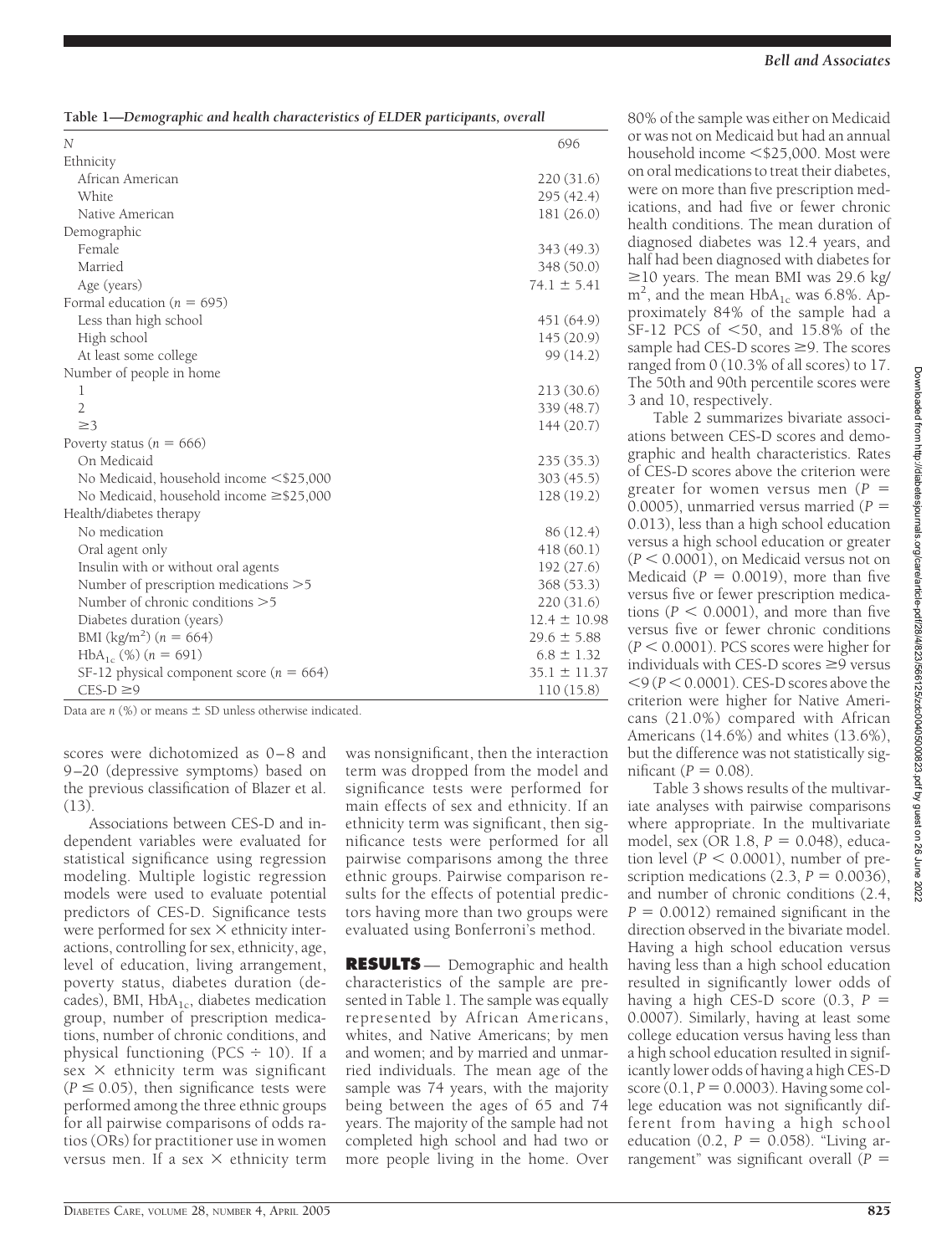| Table 2—Bivariate associations between CES-D-defined depressive symptoms and demo- |  |  |  |
|------------------------------------------------------------------------------------|--|--|--|
| graphic and health characteristics                                                 |  |  |  |

|                                     | $CES-D < 9$      | $CES-D \geq 9$   | P value  |
|-------------------------------------|------------------|------------------|----------|
| Categorical characteristics         |                  |                  |          |
| Ethnic group                        |                  |                  |          |
| White                               |                  | 40 (13.6)        | 0.080    |
| African American                    |                  | 32 (14.6)        |          |
| Native American                     |                  | 38 (21.0)        |          |
| <b>Sex</b>                          |                  |                  |          |
| Female                              |                  | 71 $(20.7)$      | 0.0005   |
| Male                                |                  | 39(11.1)         |          |
| Marital status                      |                  |                  |          |
| Not married                         |                  | 67(19.3)         | 0.013    |
| Married                             |                  | 43 (12.4)        |          |
| Formal education ( $n = 695$ )      |                  |                  |          |
| Less than high school               |                  | 95 (21.1)        | < 0.0001 |
| High school                         |                  | 13(9.0)          |          |
| At least some college               |                  | 2(2.0)           |          |
| Poverty status ( $n = 666$ )        |                  |                  |          |
| On Medicaid                         |                  | 52 (22.1)        | 0.0019   |
| No Medicaid, household income       |                  | 43 (14.2)        |          |
| $<$ \$25,000                        |                  |                  |          |
| No Medicaid, household income       |                  | 11(8.6)          |          |
| $>$ \$25,000                        |                  |                  |          |
| Number in household                 |                  |                  |          |
| 1                                   |                  | 30(14.1)         | 0.17     |
| $\overline{2}$                      |                  | 50 (14.8)        |          |
| $\geq$ 3                            |                  | 30(20.8)         |          |
| Diabetes therapy                    |                  |                  |          |
| No medication                       |                  | 17(19.8)         | 0.54     |
| Oral agent only                     |                  | 65(15.6)         |          |
| Insulin with or without oral agents |                  | 28 (14.6)        |          |
| Number of prescription medications  |                  |                  |          |
| $(n = 691)$                         |                  |                  |          |
| $\leq 5$                            |                  | 28(8.7)          | < 0.0001 |
| >5                                  |                  | 81 (22.0)        |          |
| Number of chronic conditions        |                  |                  |          |
| $\leq 5$                            |                  | 51 (10.7)        | < 0.0001 |
| >5                                  |                  | 59 (26.8)        |          |
| Continuous characteristics          |                  |                  |          |
| Age (years)                         | $74.1 \pm 5.32$  | $74.1 \pm 5.87$  | 0.96     |
| Diabetes duration (years)           | $12.5 \pm 10.99$ | $12.4 \pm 10.98$ | 0.95     |
| BMI $(kg/m^2)$ (n = 664)            | $29.6 \pm 5.88$  | $29.5 \pm 5.94$  | 0.85     |
| $HbA_{1c}$ (%) $(n = 691)$          | $6.8 \pm 1.31$   | $6.8 \pm 1.41$   | 0.55     |
| SF-12 physical component score      | $36.2 \pm 11.59$ | $29.5 \pm 8.16$  | < 0.0001 |
| $(n = 664)$                         |                  |                  |          |

Data are  $n$  (%) or means  $\pm$  SD.

0.049). Individuals living with others and unmarried had higher CES-D scores than individuals living alone  $(2.3, P = 0.014)$ . Living with others and married was not statistically different from living alone  $(P = 0.24)$  or living with others and unmarried ( $P = 0.21$ ). BMI ( $0.9, P = 0.019$ ) and PCS scores  $(0.7, P = 0.021)$  were inversely associated with CES-D scores

above the criteria. In the case of PCS scores, the OR indicates that after adjusting for other covariates in the model, for every 10-unit increase in participants' PCS score, the relative odds of having a CES-D score  $\geq$ 9 is 0.7.

Ethnicity was not significantly associated with CES-D scores. To determine whether there was an influence of socioeconomic status on the relationship between ethnicity and depressive symptoms, the multivariate analysis was rerun without formal education and poverty status in the model. Ethnicity was still nonsignificant  $(P = 0.47)$  without these variables in the model.

**CONCLUSIONS** — Depression is a well-established common comorbid condition among people with diabetes. While prevalence estimates vary depending on the population under investigation and the assessment criteria, a meta-analysis of 42 controlled and uncontrolled studies estimated the prevalence of major depression and elevated depressive symptoms to be 11 and 31%, respectively. It is also generally recognized that diabetes doubles the risk of depression (1), although more recent studies have shown that the risk is not quite that high (14,15). Furthermore, depression among people with diabetes is related to poor health outcomes and quality of life  $(2-4)$ .

In this multiethnic sample of rural older adults with diabetes, the prevalence of depressive symptoms assessed by high CES-D scores was  $\sim$ 16%, somewhat higher than rates observed in other studies. For example, using data from the Rancho Bernardo, California, cohort of adults ages  $\geq$ 50 years, Palinkas et al. (16) observed a prevalence of depressive symptoms of 13.6% among women and 8.8% among men. Amato et al. (17) showed a prevalence of depressive symptoms of 13.6% in a community-dwelling sample of older adults in southern Italy. Black et al. (4) showed a prevalence of minimal depression (CES-D of 1–15 on a scale of 0–60) of 13.1% and minor depression (CES-D of  $\geq 16$ ) of 6.6% among older Mexican Americans.

The association between aging and depression and depressive symptoms is not well understood. Higher rates of depression and depressive symptoms may be related to other factors associated with aging, including social isolation, limited resources, poor physical health, and cognitive dysfunction (13,18). However, not all studies have shown higher rates of depression and depressive symptoms among older adults with diabetes. For example, Egede and Zheng (15), using data from the 1999 National Health Interview Survey (NHIS), showed much lower rates of depression  $(4.5\%)$  among adults  $>65$ years with diabetes compared with all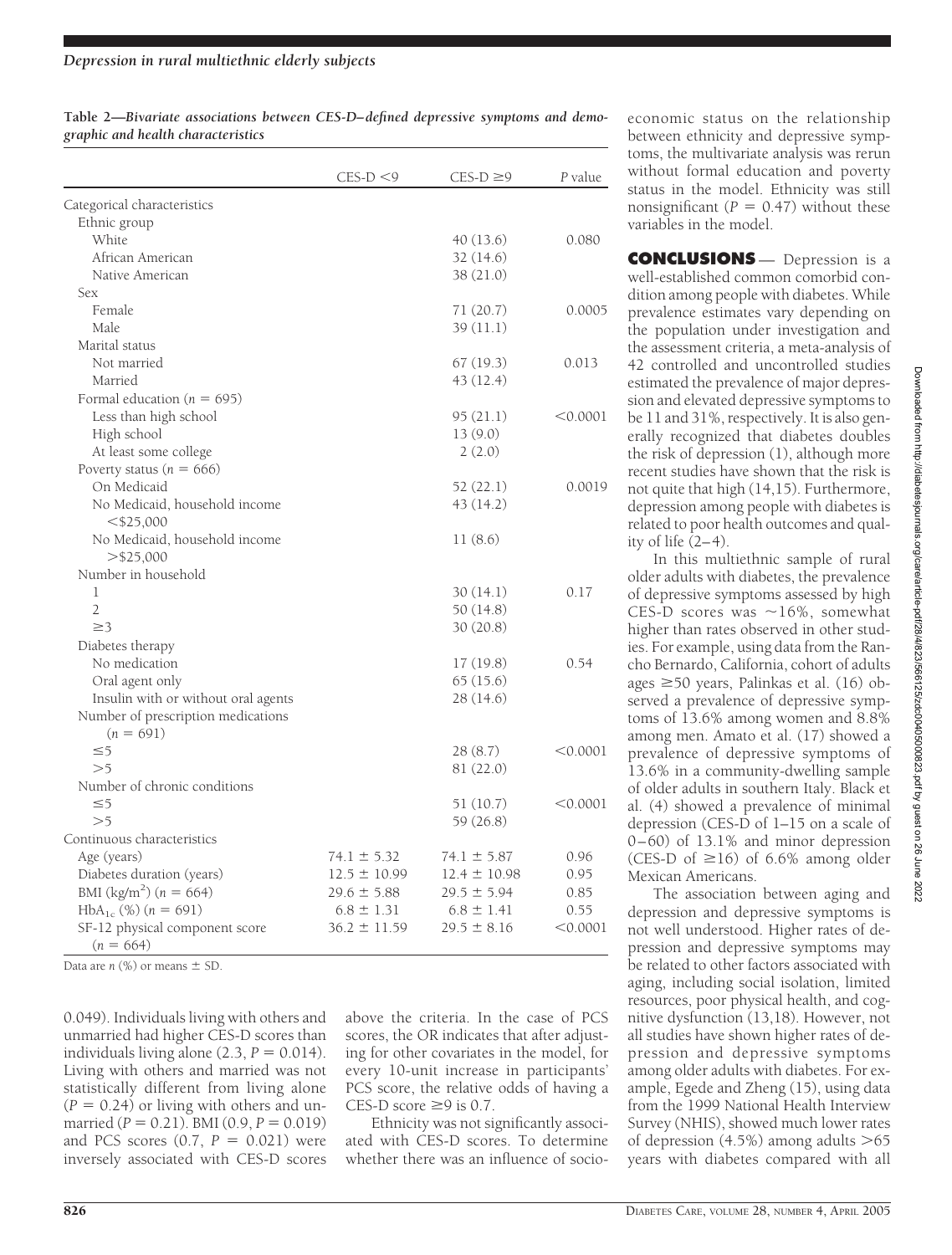| Table 3—Multivariate associations between CES-D-defined depressive symptoms and demo- |  |
|---------------------------------------------------------------------------------------|--|
| graphic and health characteristics $(n = 606)$                                        |  |

| Variables                                                     | OR (95% CI)      | P value  |
|---------------------------------------------------------------|------------------|----------|
| Ethnicity*                                                    |                  | 0.95     |
| African American vs. white                                    | $1.0(0.5-1.9)$   | 0.99     |
| Native American vs. white                                     | $0.9(0.5-1.7)$   | 0.79     |
| African American vs. Native American                          | $1.1(0.6-2.1)$   | 0.79     |
| Sex (female vs. male)                                         | $1.8(1.0-3.1)$   | 0.048    |
| Age (years)                                                   | $1.0(0.9-1.0)$   | 0.28     |
| Formal education                                              |                  | < 0.0001 |
| High school vs. less than high school                         | $0.3(0.1-0.6)$   | 0.0007   |
| At least some college vs. less than high school               | $0.1(0.0-0.3)$   | 0.0003   |
| At least some college vs. high school                         | $0.2(0.0-1.1)$   | 0.058    |
| Poverty status                                                |                  | 0.73     |
| No Medicaid, <\$25,000 vs. on Medicaid                        | $1.1(0.6-2.0)$   | 0.71     |
| No Medicaid, $\geq$ \$25,000 vs. on Medicaid                  | $1.4(0.6-3.5)$   | 0.43     |
| No Medicaid, $\leq$ \$25,000 vs. no Medicaid, $\geq$ \$25,000 | $0.8(0.3-1.8)$   | 0.54     |
| Living arrangement                                            |                  | 0.049    |
| Living with others and unmarried vs. living alone             | $2.3(1.2-4.3)$   | 0.014    |
| Living with others and married vs. living alone               | $1.5(0.8-2.9)$   | 0.24     |
| Living with others: unmarried vs. married                     | $1.5(0.8-2.9)$   | 0.21     |
| Diabetes duration (decades)                                   | $1.0(0.8-1.3)$   | 0.90     |
| BMI (kg/m <sup>2</sup> )                                      | $0.9(0.9-1.0)$   | 0.019    |
| $HbA_{1c}$ (%)                                                | $1.0(0.8-1.2)$   | 0.92     |
| Diabetes therapy                                              |                  | 0.35     |
| Oral agent only vs. no medication                             | $0.8(0.4-1.7)$   | 0.54     |
| Insulin with or without oral agents vs. no medication         | $0.5(0.2 - 1.3)$ | 0.18     |
| Oral agent only vs. insulin with or without oral agents       | $1.5(0.8-2.7)$   | 0.22     |
| Number of prescription medications ( $>5$ vs. $\leq 5$ )      | $2.3(1.3-4.1)$   | 0.0036   |
| Number of chronic conditions ( $>5$ vs. $\leq 5$ )            | $2.4(1.4-4.1)$   | 0.0012   |
| $PCS (\div 10)$                                               | $0.7(0.6-1.0)$   | 0.021    |

\*Ethnicity remains nonsignificant ( $P$  value = 0.47) after dropping formal education and poverty status as covariates.

other age-groups. However, the instrument used in the NHIS is more specific for major depressive disorders than the CES-D.

The present study was conducted among older adults in rural communities. To our knowledge, this is the first study of depression and diabetes in older adults that focuses on rural residents. Other studies of rural adult health have identified depression as a common and frequently untreated health condition (19). Rural communities have, relative to urban and suburban communities, limited access to mental health services (7,8). Even when mental health services are present, a variety of studies have shown low rates of utilization by rural elders (20). While this may reflect income and transportation issues for access, it may also be linked to a rural value system that stresses "making do," sees use of assistance as a sign of weakness, and stigmatizes mental illness

(21). Rural primary health care providers need to be alert to the possibility of depression in their patients with diabetes.

In this study, women were at much greater risk of having depressive symptoms than men, a finding similar to other studies (1,13,16,22). African Americans had similar rates of depressive symptoms compared with whites, a finding that is consistent with other studies in the general population (13,23) and among people with diabetes (15,22). In a recent study among men with type 2 diabetes by Fisher et al. (24), white and African-American men had lower depressive symptoms than Hispanic- and Chinese-American men, but these differences were not statistically significant after adjusting for income and education. In our analysis, ethnicity was not significantly associated with CES-D scores above the cutoff regardless of whether formal education and

poverty status were in the multivariate model.

This is only the second populationbased study to assess the prevalence of depressive symptoms among Native Americans with diabetes. The Strong Heart Study, conducted among Native Americans 45–74 years of age in Oklahoma, Arizona, and North and South Dakota, found prevalence rates of depression of 17.2% in men and 20.2% in women (25). Rates among Native Americans in our study were similar to those observed in the Strong Heart Study. Unlike the Strong Heart Study, our study allowed ethnic comparisons, showing that Native Americans had rates of depressive symptoms similar to whites and African Americans. Rates of depressive symptoms were highest among Native Americans compared with the other ethnic groups in our study, but this difference was not statistically significant.

Other factors associated with depressive symptoms in this sample include poorer health and lower levels of education and socioeconomic status, findings that are consistent with other studies (13,22,26). In contrast to other studies (27), individuals living with others and unmarried were at greater risk for having depressive symptoms than individuals living alone. This was not the case for those living with others and married versus those living alone or those living with others unmarried versus married. It is possible that this finding is related to socioeconomic status rather than by choice, since people experiencing financial hardships (especially those who are not married) may be living in multigenerational homes to share resources and ease economic burden. This line of reasoning is supported by the finding in our study that poverty status is related to depression in the bivariate analysis (Table 2) but not in the multivariate model that includes living arrangement (Table 3).

Study limitations need to be considered. First, these data are cross-sectional, so definitive conclusions about causeand- effect relationships between diabetes and depressive symptoms and its covariates cannot be made. However, these findings are generally consistent with those of other studies in older adults. Second, this study relies on self-reported data and not clinical interview-based assessments of depression. The instrument used in this study, the CES-D scale, is recog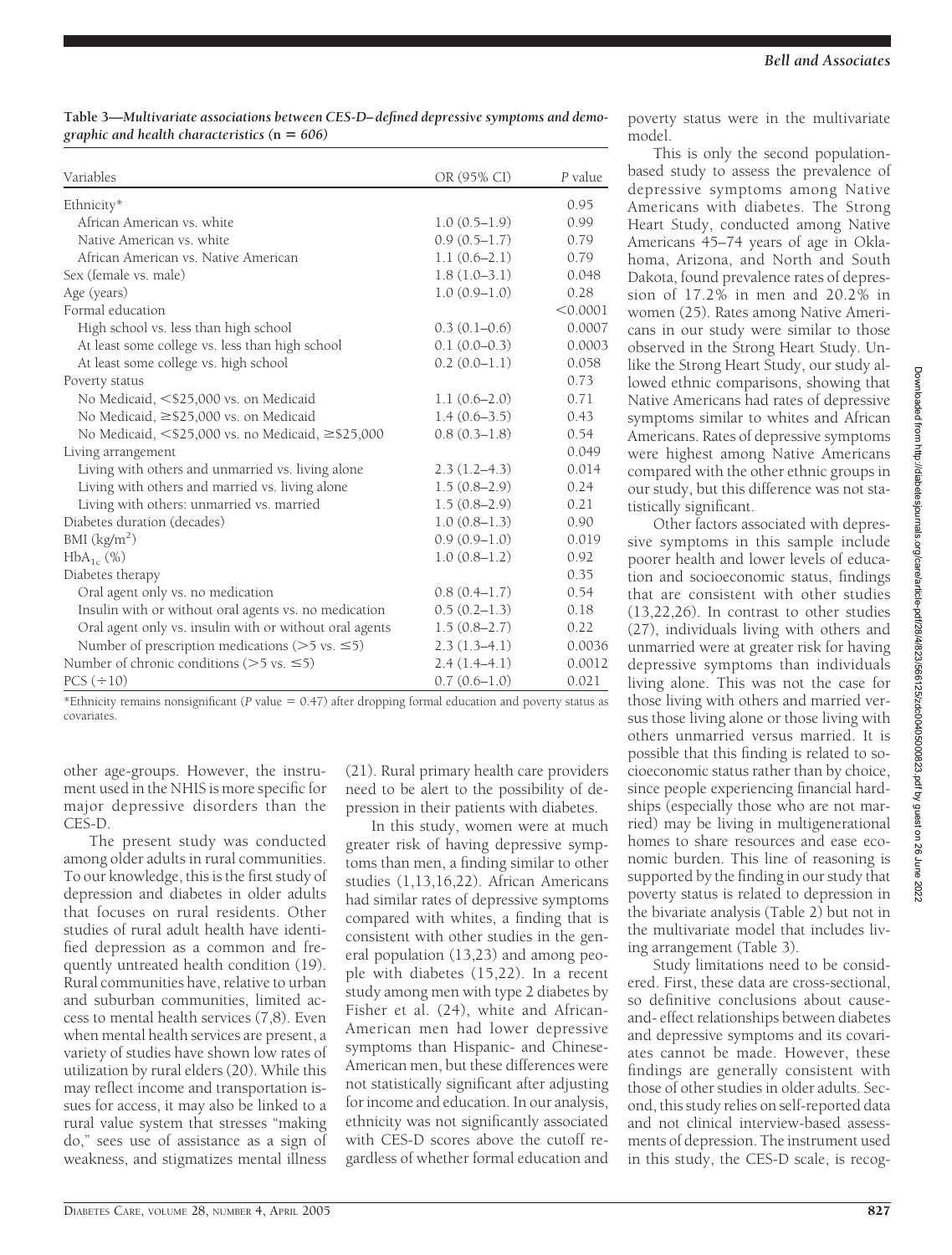nized as valid for the assessment of depressive symptoms in community-based epidemiologic studies and has been used in a variety of populations. Prevalence of depressive symptoms is generally much higher using self-report than using standardized diagnostic interviews, which may be indicative of the assessment of a broader range of depressive disorders using self-report methodologies (1).

The response format and scoring system for the assessment of depressive symptoms (CES-D  $\geq$ 9) used in the present study differ from those in other studies that use the CES-D scale. This version was chosen to minimize respondent burden and to maximize response rate. In our previous experience in this population of older adults (28,29), those with limited formal education have considerable difficulty responding to Likert-type questions, producing high rates of missing data. While there may be some degree of misinterpretation in the results of this study compared with those of studies using the original scoring system, the careful validation of this scoring system (13) and establishment of the  $\geq 9$  threshold for significant depression through comparison of responses to both the Likert and dichotomous responses in an ethnically and socioeconomically similar population support our results.

Also, there may be some concern that modifying the Likert response options may lead to overestimation of depressive symptoms. The dichotomous response categories were used in the second wave of the Health and Retirement Study. It was suggested that the observed increased prevalence of depressive symptoms relative to the first wave may have been attributable to the use of the yes/no responses (30,31). However, the modification of the CES-D in that study also included shortening the form from 20 to 8 items, so it is difficult to fully attribute changes in prevalence to the response format.

Despite these limitations, this study adds to the limited body of knowledge on diabetes and depression and depressive symptoms among older rural adults, particularly studies in ethnic minority populations. Given that this is a population with large numbers of people with diabetes and with limited access to health care services, these findings provide important evidence for the need for appropriate identification and management of depression as part of regular diabetes care. For

individuals with diabetes, depression may be an additional barrier to achieving effective self-care behaviors (32,33). As a modifiable risk factor, depression treatments could decrease the risk of diabetesrelated complications (34). Thus, effective detection and treatment of depression and depressive symptoms for patients with diabetes must be addressed in the primary care setting in rural communities. Depression, however, is often undiagnosed due to lack of training for primary care providers. In addition, treatment of depression is difficult because of comorbid conditions and the potential for drug interactions (35). Further research is needed to more closely examine the association between depression and depressive symptoms and health outcomes among rural ethnic minority older adults with diabetes.

**Acknowledgments**— Funding was provided by a grant from the National Institute on Aging and the National Center on Minority Health and Health Disparities (AG17587).

## **References**

- 1. Anderson RJ, Freedland KE, Clouse RE, Lustman PJ: The prevalence of comorbid depression in adults with diabetes. *Diabetes Care* 24:1069–1078, 2001
- 2. Goldney RD, Phillips PJ, Fisher LJ, Wilson DH: Diabetes, depression, and quality of life. *Diabetes Care* 27:1066–1070, 2004
- 3. Egede LE, Zheng D, Simpson K: Comorbid depression is associated with increased health care use and expenditures in individuals with diabetes.*Diabetes Care* 25:464–470, 2002
- 4. Black SA, Markides KS, Ray LA: Depression predicts increased incidence of adverse health outcomes in older Mexican Americans with type 2 diabetes. *Diabetes Care* 26:2822–2828, 2003
- 5. Bell RA, Quandt SA, Arcury TA, Snively BM, Stafford J, Smith SL, Skelly AH: Primary and specialty medical care among ethnically diverse, older rural adults with type 2 diabetes: the ELDER diabetes study. *J Rural Health*. In press
- 6. Coon P, Zulkowski K: Adherence to American Diabetes Association standards of care by rural health care providers. *Diabetes Care* 25:2224–2229, 2002
- 7. Neese JB, Abraham IL, Buckwalter KC: Utilization of mental services among rural elderly. *Arch Psychiatr Nurs* 13:30–40, 1999
- 8. Fortney J, Rost K, Zhang M, Warren J: The impact of geographic accessibility on the intensity and quality of depression treat-

ment. *Med Care* 37:884–893, 1999

- 9. de Groot M, Lustman PJ: Depression among African Americans with diabetes: a dearth of studies (Letter). *Diabetes Care* 24:407–408, 2001
- 10. Centers for Disease Control and Prevention: National diabetes fact sheet: general information and national estimates on diabetes in the United States, 2003. Rev ed. Atlanta, GA, U.S. Department of Health and Human Services, CDC, 2004
- 11. Ware JE, Kosinski M, Keller SD: *SF-12: How to Score the SF-12 Physical and Mental Health Summary Scales.* Lincoln, RI, QualityMetric, 1998
- 12. Radloff LS: The CES-D scale: a self-report depression scale for research in general populations. *Appl Psychol Meas* 1:385– 40, 1977
- 13. Blazer D, Burchette B, Service C, George LK: The association of age and depression among the elderly: an epidemiologic exploration. *J Gerontol* 46:M210–M215, 1991
- 14. Nichols GA, Brown JB: Unadjusted and adjusted prevalence of diagnosed depression in type 2 diabetes. *Diabetes Care* 26: 744–749, 2003
- 15. Egede LE, Zheng D: Independent factors associated with major depressive disorder in a national sample of individuals with diabetes. *Diabetes Care* 26:104–111, 2003
- 16. Palinkas LA, Barrett-Connor E, Wingard DL: Type 2 diabetes and depressive symptoms in older adults: a population-based study. *Diabet Med* 8:532–539, 1991
- 17. Amato L, Paolisso G, Cacciatore F, Ferrara N, Canonico S, Rengo F, Varricchio M: Non-insulin dependent diabetes mellitus is associated with a greater prevalence of depression in the elderly. *Diabetes Metab* 22:314–318, 1996
- 18. Swenson CJ, Baxter J, Shetterly SM, Scarbro SL, Hamman RF: Depressive symptoms in Hispanic and non-Hispanic white rural elderly. *Am J Epidemiol* 152:1048– 1055, 2000
- 19. Huttlinger K, Schaller-Ayers J, Lawson T: Health care in Appalachia: a populationbased approach. *Public Health Nurs* 21: 103–110, 2004
- 20. Office of Technology Assessment: *Health Care in Rural America*. Rep. no. OTA-H0434. Washington, DC, U.S. Government Printing Office, 1990
- 21. Quandt SA, Arcury TA: The rural elderly. In *Aging and Public Health: Technology and Demography–Parallel Evolutions*. Lesnoff-Caravaglia G, Ed. Springfield, IL, Charles C. Thomas, 2001, p. 124–146
- 22. Katon W, von Korff M, Ciechanowski P, Russo J, Lin E, Simon G, Ludman E, Walker E, Bush T, Young B: Behavioral and clinical factors associated with depression among individuals with diabetes. *Diabetes Care* 27:914–920, 2004